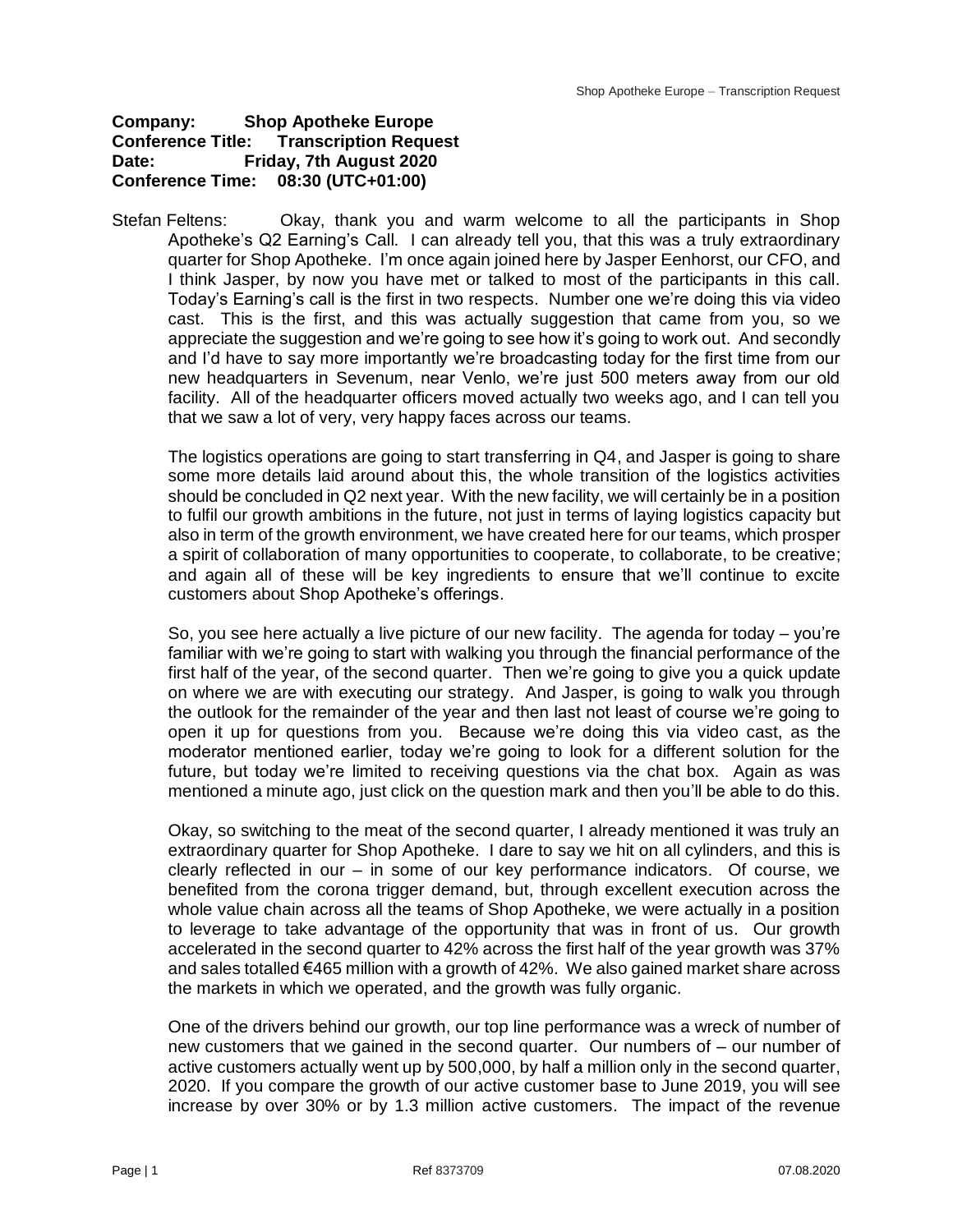growth cascaded throughout our financial statements and also lifted up our operating profit margin. The adjusted EBITDA margin, in the second quarter was 2.7% for the first half of the year. First half of the year it was very close at 2.4%, when you look at the 2.4% EBITDA margin, that's an improvement of over 5% year-over-year. From my vantage point, even more impressive are the improvements, when you look at the share euros, with generated and adjusted EBITDA of €11 million in the first half of the year, and that's an improvement of €21 million compared to just a year ago.

The key drivers, and Jasper is going to share more details about this, were significant EBITDA growth margin, but we also succeeded in extracting the scale effect across the P&L – again also that is something that Jasper is going to walk you through. Our operating cash flow was also positive at around  $\epsilon$ 6 million. Shifting our view a little bit from the most recent past into the future, in terms of e-prescriptions, I can tell you that everything as of today is progressing as we had planned. That is certainly true for our internal preparations, but this is also true for what we're hearing, what has been reported by the gematik. And again, you remember the gematik is the entity that's charged with developing and putting in place the telematics infrastructure for processing e-prescriptions.

Last, but certainly not least, we all, we have already had, and we continue to have some exciting news, we have hit some milestones with our other strategic initiatives, we are in the process of expanding our same day offerings to more metro areas across Germany and in future years, beyond Germany. We're going to – we are on track to launch our marketplace later this year, and we continue to expand our own brand portfolio.

So, taking a close look at our top line growth, I already mentioned, you see here the changes by segment for the group and by segment for the second quarter. 42% growth up to €233 million. It is pretty much on the same level as the QI sales, but you might remember in the past we have seasonality, Q2 was always lower than Q1. This time we succeeded in maintaining the same sales level. We saw significant increase in the dark region. Of course, when you look at the total, the euros the biggest contribution came from Germany, but we also saw sizable increases in Austria and in Switzerland. The 33% growth in, of course covers the whole product portfolio, I would be remis if I didn't mention that also our experience in this in the first half of the year increased by a solid 18%. When we saw the results of our international segment which consists of Belgium, France, Italy and the Netherlands, we were really astonished, we more than doubled on our sales, sales amounted to €42 million, the biggest contributor in, quote-unquote, 'hard euros' came from Belgium, but we also saw very sizable increases in the other markets.

Okay, shifting from the top line to one of the key drivers behind our top line, and I think this is now a good reflection of everything we do in order to satisfy our customers. I want to mention again, we gained half a million active customers in the second quarter only. We already talked about the increase by 1.3 million to 5.5 million active customers as of the end of June. And what I remind everybody, an active customer is a customer that has placed at least one order over the last 12 months.

Very important for us, we track this closely, is our net promoter score, and the net promoter score in the second quarter remained at a very high level of 70. Again you compare this to other industry verticals and I think you will see that this is truly a solid performance. And I think it's a good reflection on the quality of the end-to-end customer journey we offer to our customers. And by the way, of course, as I mentioned, we're tracking this closely the numbers in July, the first couple of days of August, we saw another improvement in our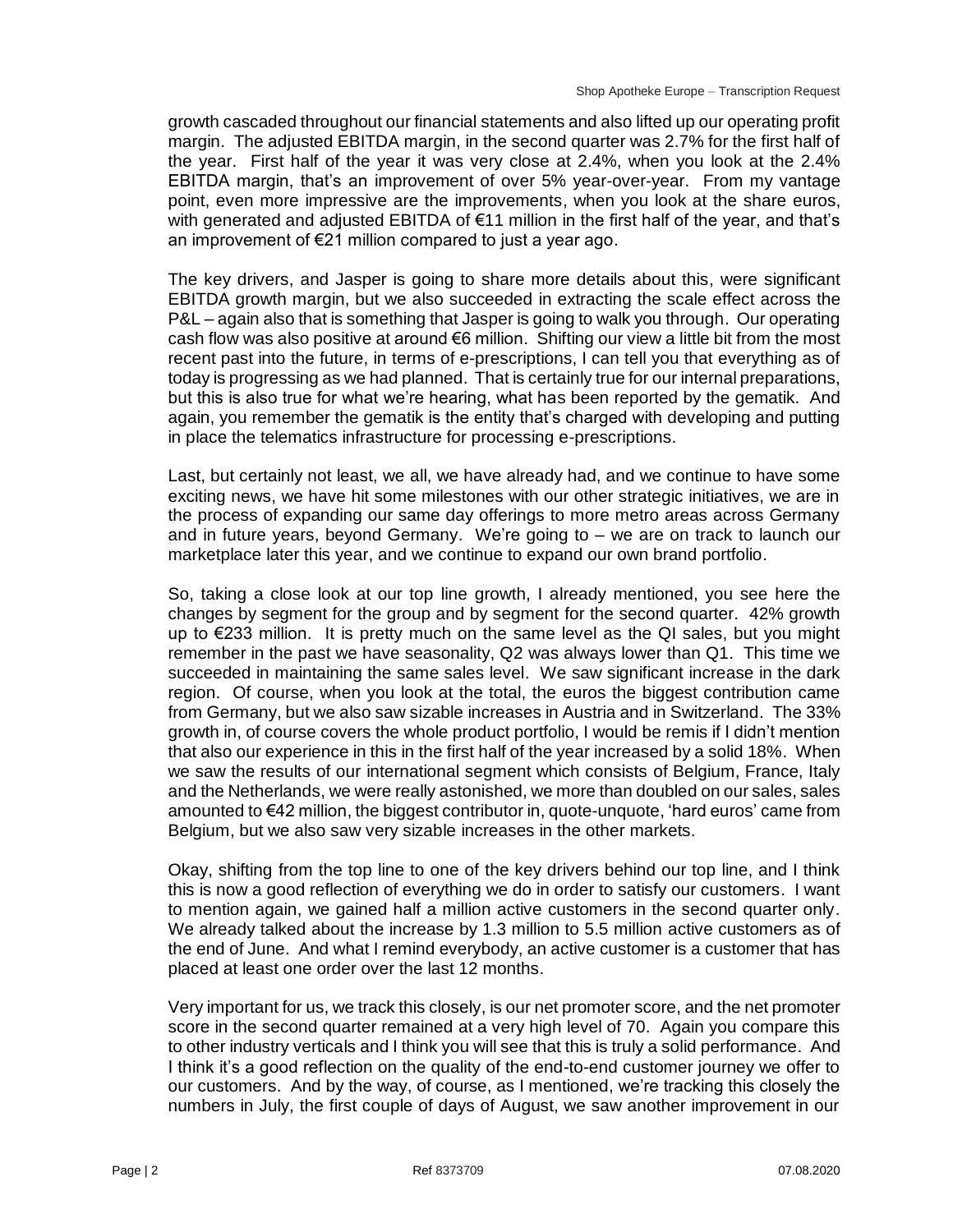net promoter score. Looking at the average shopping, basket value in Q2 we saw value of €65.50 there's a marginal improvement compared to Q1. It's a little bit of a drop, compared to Q2, 2019. The drop can be attributed, number one, to the high number of new customers we gain in the second quarter. Of course new customers they have on average or lower their shopping basket value, and secondly our Non Rx business grew significantly faster, as we mentioned before, than our Rx Business; and again, the average Non Rx basket is a little bit lower than the average Rx basket.

Okay, looking at web traffic, we have amended our charts a little bit. I think it provides more transparency. What you see here in the orange line is that are the total number of visits by week, and you can clearly see the spike when the – when corona kicked in, but more importantly, throughout the second quarter, our weekly web visits were between €3.5 million to €4.5 million visits, and they remained at a very high level. Also when you look at the year-over-year growth, again these are weekly number that reflected here in the blue bars, you saw that the web traffic year-over-year throughout the second quarter increased by 80% or more compared to prior year. Of course, that was driven by the generally higher interest in online offerings over the last three months, but again looking at our top line, at the end of the day, we succeeded in gaining a disproportionate share of the opportunity that was in front of us.

Okay, before I hand over to Jasper to walk you through financials, a quick look at our orders. The green line, you can see the repeat customer order share. We see a little bit of a drop from Q1 to Q2 from 82% to 78%, of course no surprise because we focus on gaining new customers. As a result of this, of course, the existing customer share, came down a little bit. When you look at, order growth for the first half of 2020 and compare it to the first half of 2019, orders and revenue always marched in lockset. Order growth year-over-year was 37.8%, top line growth was 37.4%.

And with this I'll hand it over to Jasper, to walk you through the financials.

Jasper Eenhorst: Thank you, Stefan. Good morning, everybody. The – it's the slide, yeah, exactly. The Adjusted EBITDA as Stefan mentioned already increased from minus 10 million over the first six month last year to plus 11 million this sixth month of this year, so that's a year-over year increase of €21 million. And how did we get there, and here in the tables I will discuss all from sales up to improving the adjusted EBITDA margin. And before I start, I want to state like I did in the prior two posts that we – that I want to be completely transparent what is the adjustments, that we're consistent in the definition in the adjustments, is only stock option programme, we call it as long cash, and it is one of related to project. So, year-to-date we have two million of adjustments, that is more than half because of this stock plan, and it is – the other half mainly related to actually then building where we are in at the moment.

Okay, then go to the table sales. The sales growth in quarter two was 42% and in over the six month of this year – over the first six months of the year, we increased from  $\epsilon$ 338 million to €465 million, which was an increase of 37%. Then to the gross profit margin, we arrived at the new peak in the second quarter, which was 23.5%, it was year-over-year 2.3 percentage points. And in the next slide, I will give you more details on that. With this we are year-to-date at the gross profit margin of 22.5% year-over-year up 2.6%.

Then S&D[?] arrived at 80.1% of sales in quarter two, that was not as strong as it was in Q1. Of course we remember that in the month of March, we did not have any marketing.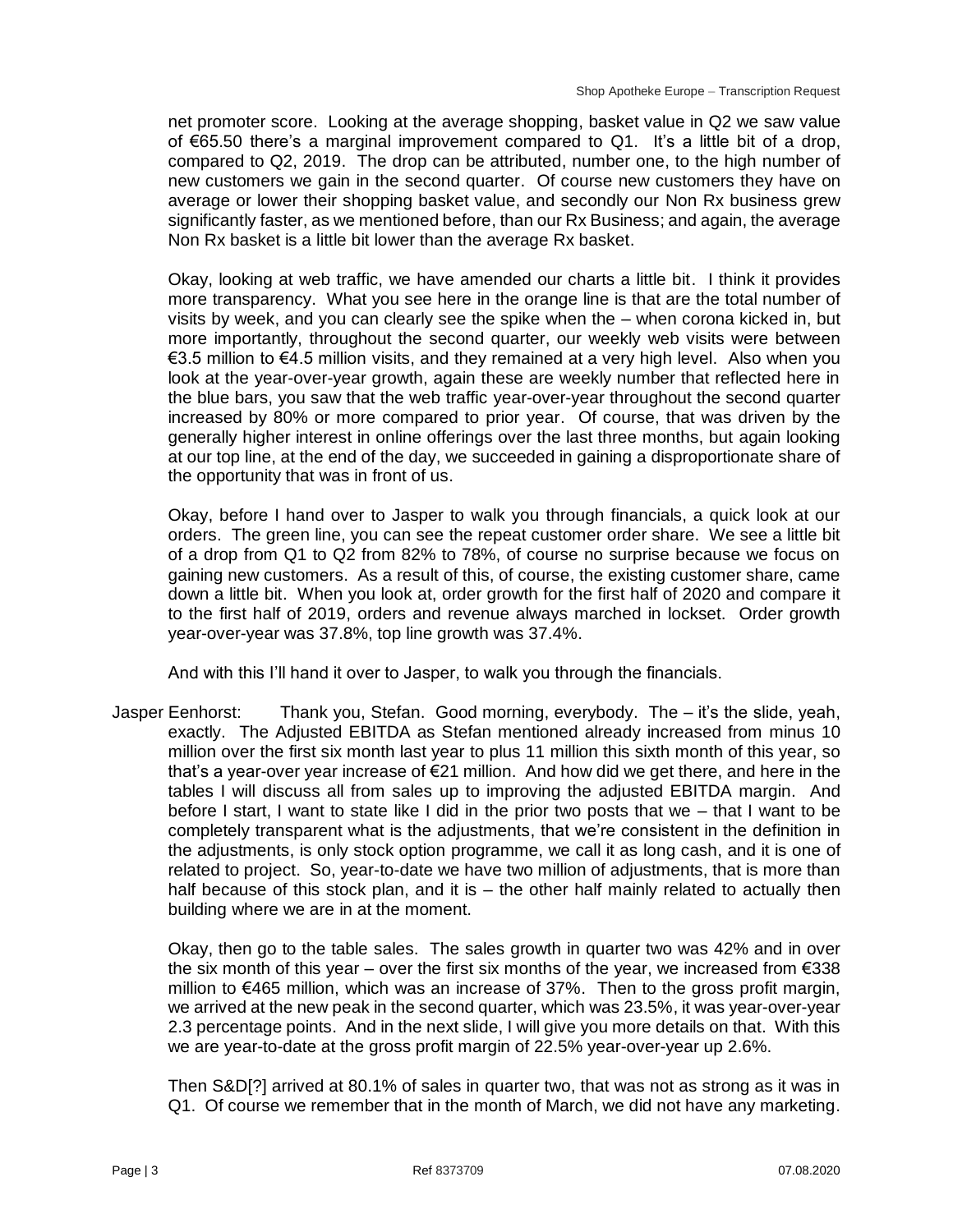Year-over-year in a quarter we are up 60 basis points and year-to-date we're even at 230 basis points. Then on the administrative expenses, in the quarter and in the half year, you see the scale that we achieved there respectively 0.2 and 0.3 percentage points. So, until now I have only talked about positive deviations – in the column better/worse, and then the result of this is that if we look at the adjusted EBITDA in units of euros, we arrived in the second quarter at €6 million year-over-year of €7 million and over the six months at  $€11$  million up  $€21$  million. By the way not on discharge, with also our EBIT was plus 2.5 respectively, 4.5 million positive on a non-adjusted and on an adjusted base. The key in our guidance adjusted EBITDA margin percentage was in quarter two 2.7%, and in the first half of 2020 2.4%.

The next slide please, the gross margin bridge from this quarter compared to the same for the last year. The improvement was 2.3% percentage points, so from 21.2% to 23.5%. And I want to start with a negative block, if you see there, minus 1.9%, although they should be seen in part in combination with a very positive net pricing block that you see here. What you see is that the start of the corona times, very volatile times, we really had to drive to get the right and short within to prep the momentum and also serve our customers. Throughout the second quarter we saw that in some corona articles and specifically in the protection masks actually the conditions that resourced masks at the peeks of corona at the start of the quarter, they were a little bit unfavourable, so unfortunately we have to bring the value down somewhat at the end of our quarter.

Let's start now, looking at the left, how we got to the yearly improvement of 2.3 percentage points, first of all sourcing. If you remember already in the fourth quarter, also in quarter one, and now in quarter two we show year-over-year improvements socially[?]. First of all, in our relationship is our partners we make improvements over there, with also there's an impact on the fact of more and more we have direct relationships with the producers of pharmacy. Then the very big positive block of net pricing, there is some impactful effect that we had – corona articles at attractive prices with a very important impact. We technically talk about net pricing in our overall marketing mix that we had as a company, we needed less price reductions for example, personal vouchers and so on. The country product mix of 1 percentage point is in key if you want to summarise it effect that we grew with Rx, but we grew even much faster with OTC, this is the main driver for the improved gross profit margin on this slide. All in all, 23.5% up which is last year 2.3 and up versus prior quarter one, 2 percentage points.

Selling and distribution, actually this slides seems to be of less importance of our profitable, or of our big improvements, but actually I'm very proud of what's on this slides, because what we did is in these very dynamic and volatile times we were able to scale up in an efficient way. We were able to adjust our marketing mix in a flexible and in a efficient way. And it results – remember that if you see a minus number in the bridge, it's actually positive, what we talk about cost of course. So, we decided as a total company to really breadth[?] the momentum that's ongoing by increasing our marketing investments but still all in all our marketing expenses as a percentage of sales improved with 0.3 % points versus the same period last year. The pressure we see in the shipping, packing and payments block, that's mainly because of mix and effect of we grew very fast, and that as Stefan said already but we grew even faster, we developed our sales in the international segment, and that's explaining the overall slightly higher shipping cost.

Operational labour, improved 0.3, we had this in quarter one already. At the start of the second quarter the improvement in operational labour was a bit stronger than we ended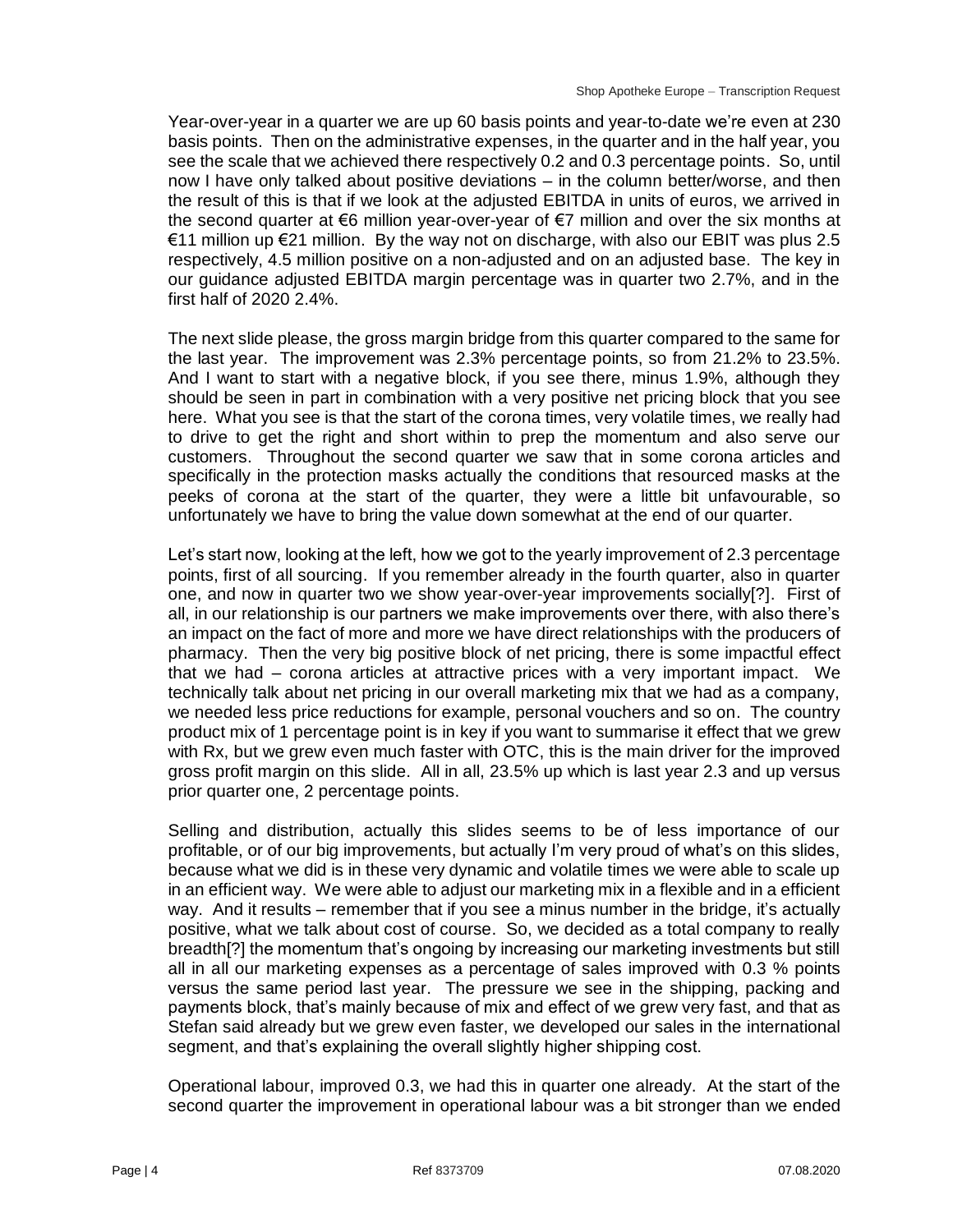the quarter. All in all, it was 0.2 percentage points better than it was last year. Other is efficiency with scale.

Next is – yeah, Stefan addressed it already and I did already so perhaps this is a little bit too much. Nevertheless it's the world of change compared to just one year ago or the two last year, we work around breakeven this year, we generated a solid adjusted EBITDA of over 6 million and compared to the not so very strong Q1 last year actually. Our sales perspective Q1 last year was strong, but huge investments were made there. If you look at it from EBIT perspective, in the first six month from minus 10, [inaudible]

Importance, in the end, if you look at how is our business doing, what comes is cash. We started the year with cash balances of more than €100 million and we ended quarter one with cash balances of more than €150 million. The light blue here is the cash equivalence, that is short-term money funds, and the dark blue is the real cash on our bank accounts. So the total of €100 million of cash and cash equivalence increased by the fact that we generated in the first half of this year a positive cash flow from operating activities, of course, driven by the already mentioned very positive EBITDA that you see. Actually, we increased our inventories for two reasons, to enable our growth and also specifically related to corona articles that we have in our assortment now, despite this investment in our inventories that laid a foundation in our growth as we have shown already in the second quarter, we thought our operating cash flow was positive.

With our investments flow to €80 million into this building the new facility and IT, financial assets is actually from the light blue going to the dark blue and then the cash flow from financing. Of course, a very important element in this total bridge is the  $7<sup>th</sup>$  April capital raise of €65 million, so why don't you see 65 here, but only 53? Well we also have regular lease payments and rent payments and actually, it's an unfavourable item that we purchase in the next quarter related to our stock of around €5 million; so, next quarter, we will see that in our cash balances.

All in all, sound balance sheet, which enables us to act upon opportunities where we see them. We did this in quarter two and I am very happy with the situation we are in at this moment. With this it's following back to you Stefan.

Stefan Feltens: Okay thanks Jasper. So next, we want to give you a quick update where we are with the execution of our strategy, where are we on our journey, from evolving Shop Apotheke from a – being a predominantly e-pharmacy retail of today to becoming a truly customer centric e-pharmacy platform. And then, of course, we are going to conclude by, me handing it back over to Jasper, who is going to walk you, for the outlook for the remained of the year.

So, we have already hit a couple of milestones on our strategy roadmap in the first half of the year. You remember that we started our cooperation with Zava, one of the leading online doctor services in Europe, a business that we do with Zava is growing steadily; and equally important, we are gaining many valuable insights in terms of what's working for our customers, what do they appreciate, what's not working so that we can continue to tweak and to scale up this offering.

In terms of our same-day offering, I am taking you back to last year when we successfully concluded our same-day pilot programme in Germany, in the Rhine Ruhr area. We quickly came to the conclusion that everything indeed a used case that needs to be addressed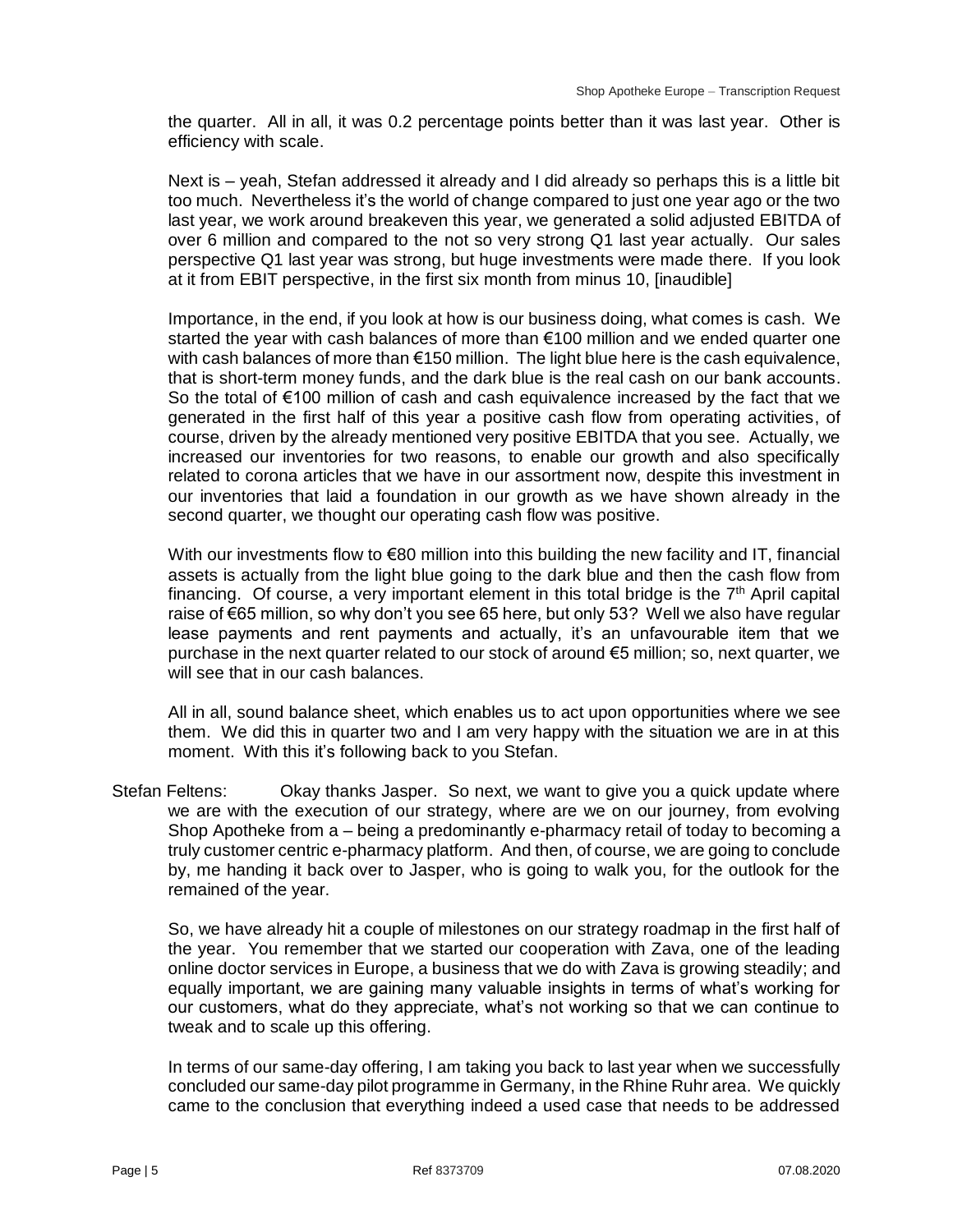and that we want to continue with our same-day programme. We of course have a term pilot in the Rhine Ruhr area, into an ongoing offering for our customers, and just recently we launched our – we went to the next metropolitan area, to Munich, to also offer sameday to customers in the Munich Metro area.

Over the remainder of the year and early next year, more metro areas are going to be  $$ going to join the same-day programme. In terms of our own brands, of course, we have two major own brand labels at this point of time, and we have our functional food brand nu3, which is continuously being developed. But you remember, in the first quarter, we also introduced our second own brand label RedCare. We started with the launch of RedCare nasal spray, ibuprofen and paracetamols in the first quarter, just a couple of weeks ago we introduced the next two product as a heat pad for the treatment of some muscle pain or soft tissue issues, and we also launched a patch for the treatment of lip herpes for treatment of cold sores.

So this is only the next step in our journey to expand our own brand offerings. More products are going to be added over the coming weeks and months. What are we after? Of course, with the own brands, we want to further enhance the loyalty of our customers because these are products that can only be bought at Shop Apotheke, and secondly of course we are generating and we're continuing to generate significantly higher margins with our own brand products than with the comparable third party products. By the way, the RedCare label is also a success of the acquisition of nu3, because the nu3 management team is also driving and managing the RedCare label as well.

In terms of our marketplace, all I can say at this point of time, we are on track, we had communicated earlier that we are going to launch our marketplace which will focus on expanding our product portfolio. So there will be no cannibalisation of Shop Apotheke's core business today but we are on track to launching our marketplace later this year. Of course, all of these offerings, all of these strategic initiatives, the ultimate aim is to give our customers more and more good compelling reasons to return to Shop Apotheke, to come to Shop Apotheke to address the healthcare needs.

Okay, so, quick update on where are we on the road to the launch of electronic prescriptions in Germany. When you look at the upper part of the chart, the timeline, I can tell you nothing has changed from the last time, we shared this with you based on everything that we are hearing from Berlin, from the market, from our market participants, it appears as if the market gets on track to be able to provide the telematics infrastructure for e-prescriptions with the launch of e-prescriptions and then more important with the mandate for physicians to start issuing electronic prescriptions in January 2022. We also want to take this opportunity to just give you an overview of the legislative foundation surrounding e-prescriptions in Germany, some of this is of course you are familiar with, we are going back to August 2019 when the GSAV the law for greater supply, drug supply safety was actually signed by the German President. And the GSAV actually made eprescriptions in Germany legal and it's – include an obligation for the gematik to define the eRX specifications by June 2020 and, as you know, is of course happened by now.

The GSAV was followed by the digital supply act the DVG later last year, and the DVG include an obligation for statutory health Insurance and physicians to define the eRX rules and processes and it – this obligation included a requirement to define these rules and processes by using the gematik telematics infrastructure. We have heard recently a lot about the Patient Data Protection Act the PDSG, which was actually passed by the lower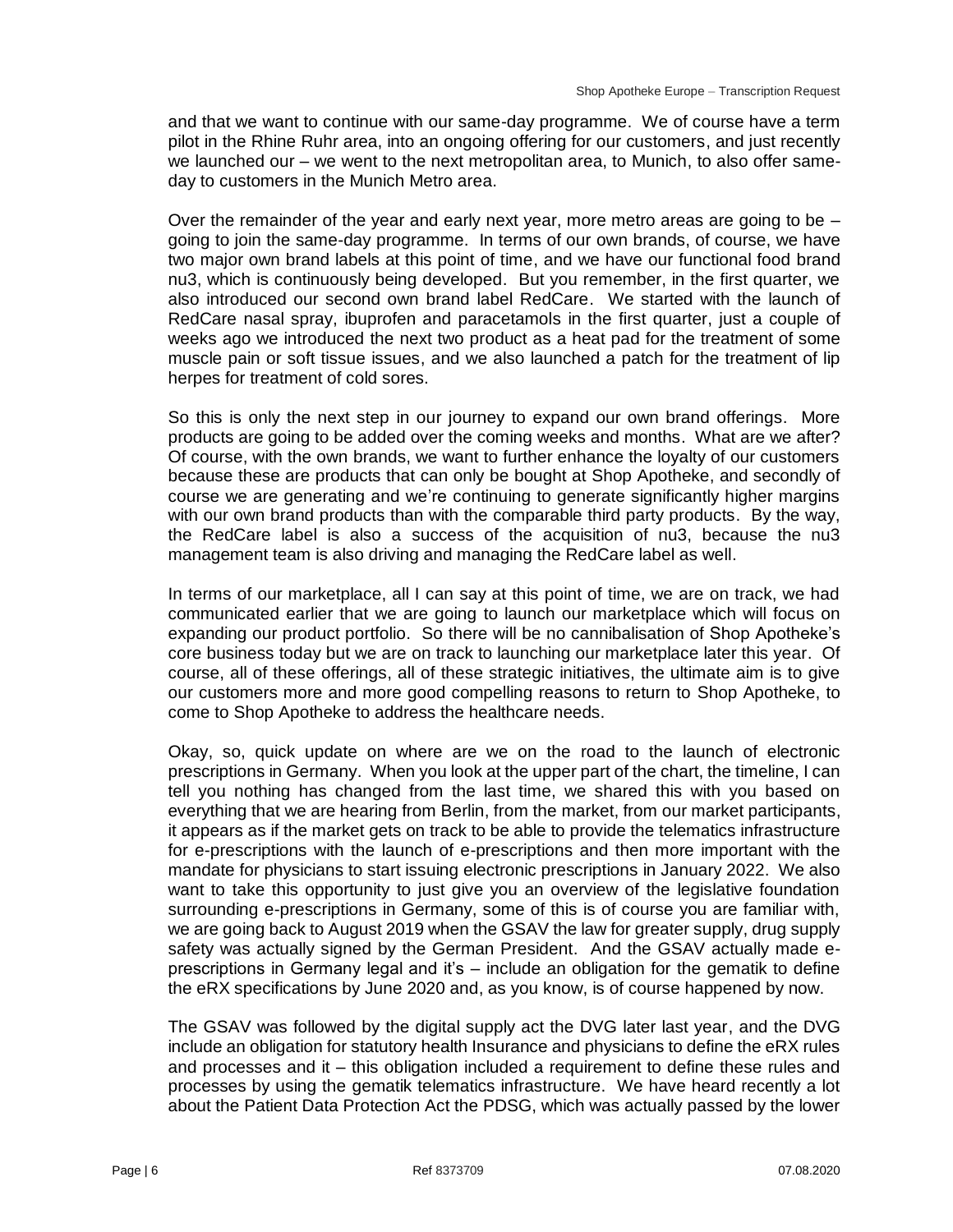house of the German Parliament, the Bundestag, last month. It appears to be very likely that the upper house of Bundesrat is going to pass the law in September. And in terms of e-prescriptions, the PDSG contains two important stipulations. The one, we are familiar – one, we are more familiar with the other one, but I am starting with – I think, it's paragraph 360 Section (1) that includes an obligation to use the gematik telematics infrastructure for the transfer and processing of e-prescriptions, of course once the telematics infrastructure is available, and secondly – and again, we are familiar, we are more familiar with this stipulation – it includes an obligation for physicians, a mandate for physicians to issue electronic prescriptions and to use the gematik infrastructure as reflected in Section (1) as of January 22.

Derived from this legislative framework were two agreements between the National Association of Statutory Health Insurance in Germany and the German Pharmacist Associations, the one was the framework agreement governing the drug supply. This agreement, which was finalized in the second quarter includes an obligation to provide eprescriptions, exclusively by the gematik infrastructure once available.

And the reimbursement agreement, and of course that is very important for Shop Apotheke, it included a stipulation that the downloading of electronic prescriptions from the telematics infrastructure is actually prerequisite for reimbursement of e-prescriptions by the Statutory Health Insurance. And again, you are familiar 90% of the patients in Germany are covered by the Statutory Health Insurance, the remaining 10% being covered by private health insurance.

So, when I take a step back and I look at this chart, what are the key conclusions for us? Number one, based on everything that we are – that we've heard so far – and again, this is of course, outside of our direct control, the gematik seems to be on track to delivering the telematics infrastructure on time. Secondly, it has become with this legislative framework, as it has evolved, and the agreements that have been negotiated, it is becoming clearer that the telematics infrastructure will indeed play a central role in the issuance, the handling, the reimbursement of electronic prescriptions. And last but certainly not least, I can assure you that our own preparations for the introduction of escripts in Germany are on track, we are preparing for variety of scenarios to be very well prepared and to be prepared to – and that's of course, our ambition to take a disproportionate share of this opportunity. And with this, I will hand it over to Jasper, to walk you through the outlook for the remainder of the year, Jasper please.

Jasper Eenhorst: Yeah, thanks a lot Stefan. Yes, looking ahead to the second half of the current year, with the Q1 number and with the Q2 numbers, this is importantly also with more visibility on what we expect that is going to happen in the second half of the year; and that's then both externally customer behaviour, our competitive position, but also internally what we are able to produce and to do as an organization. Based upon that we were very happy that already on  $23<sup>rd</sup>$  July we were able to raise our full year guidance for the current year, for the second time raised this year.

We will move on to full year sales growth, we expect now to be at least 30%, previously it was around at least 20%. Again, as I just said already, this is important because of what we expect that is from the demand perspective, the situation in the second half of the year, but it's also, because internally, we have been able to increase our capacity to make that very concrete. We will move a part of our operations earlier to the new facility that we anticipated before. We will do that still in a manual way, like we do the process at this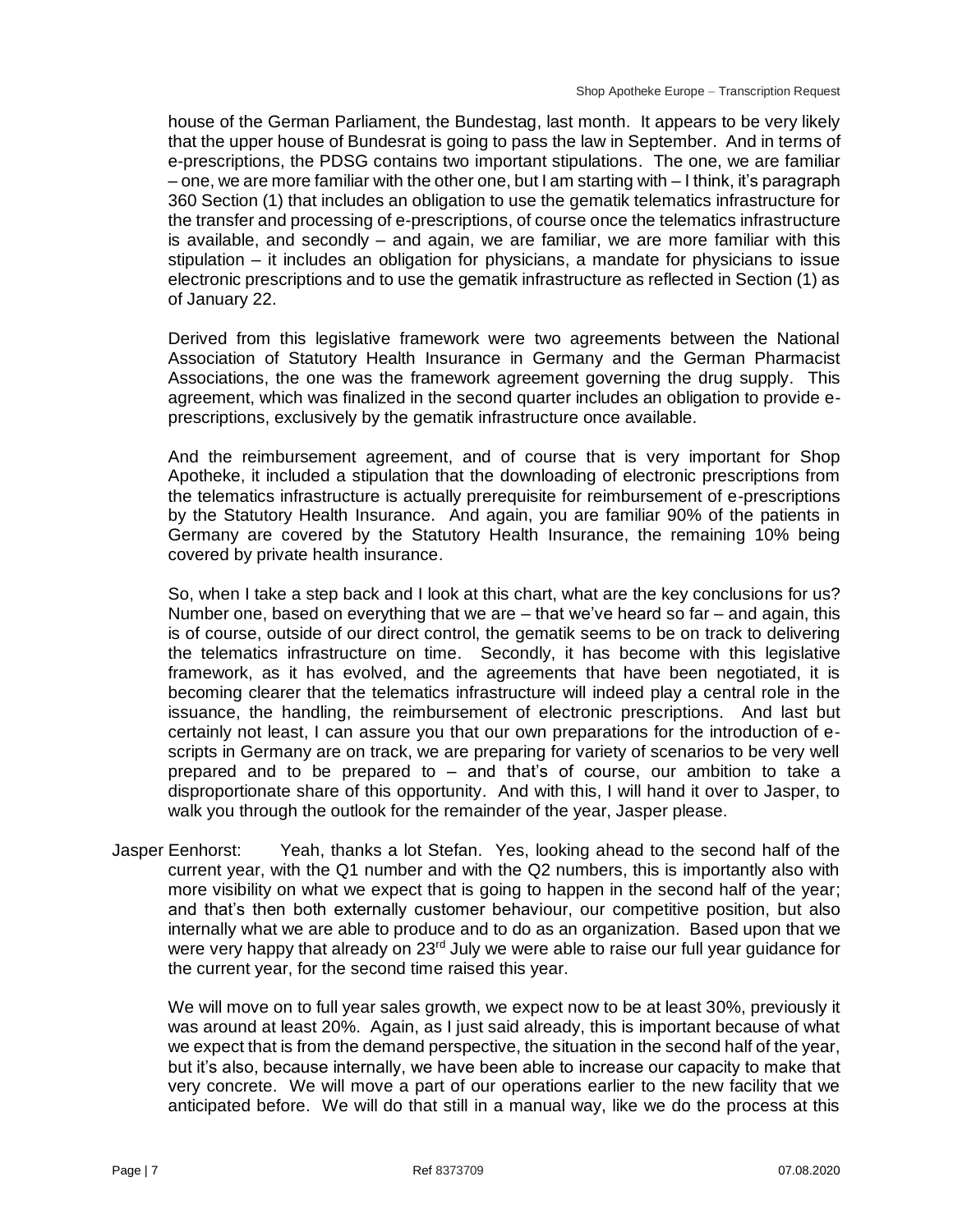moment because the mechanisation, we go really switch on – in 2021 according to our original planning.

Our full year adjusted EBITDA margin stands year-to-date at 2.4% and our full year guidance is a margin of 1-2% significantly up from our previous guidance breaking even and then in positive number. In the second half, if you compare the second half to the first half of this year and also taking into account the margin guidance that we gave, of course, if you compare the second half to the first half, we do not anticipate another month like March where we don't have any marketing. And also as I just mentioned, we deliberately choose to act on the opportunity step we are seeing by accelerating the move of our operations, which will result in operating two facilities and slightly decreasing operational efficiency. So that is the difference in color between the second half and the first half. Still our expectations, also for the third and fourth quarter are that we will grow fast, make many customers happy and that we will do so on the positive adjusted EBITDA margin level. Okay, long-term target profitability unchanged, our vision is still 6% or more, yes.

- Stefan Feltens: Okay, thank you Jasper. I think we go to Q&A?
- Jasper Eenhorst: Yes.
- Stefan Feltens: We go let's go to the Q&A –
- Jasper Eenhorst: Yeah.
- Stefan Feltens:  $\qquad -$  just that you know, we use automatic camera tracking in this web  $-$
- Jasper Eenhorst: Yeah.
- Stefan Feltens: And there is always a couple of a second delay; so for example, you might be hearing Jasper talking, but the camera might still be on me. So bear with us. So, we will go through the questions as we have received them. I am going to read them and either Jasper or I are going to answer. So, we have a question from GO – So what are main factors affecting the minus 1.9% other decline in the Q2 gross profit margin, please?
- Jasper Eenhorst: Yeah.
- Stefan Feltens: So, Jasper?
- Jasper Eenhorst: Yes, yeah G, yeah, it's probably just that we have to adjust out the value of the remaining and particularly that's related to corona products that [inaudible].
- Stefan Feltens: Okay. And we have a question from MH. Rx close to 18%, is this Q2 or the first half of the year?

I can tell you that 18% is the growth in the first half of the year, the growth in the second quarter, if I remember correctly, M was 13% and the growth in the first quarter was 23%. So, Q1 23% year-over-year growth, Q2 13% year-over-year growth and for the first half of the year, this averages to 18% year-over-year. Can we go down?

Jasper Eenhorst: People like using the strategy –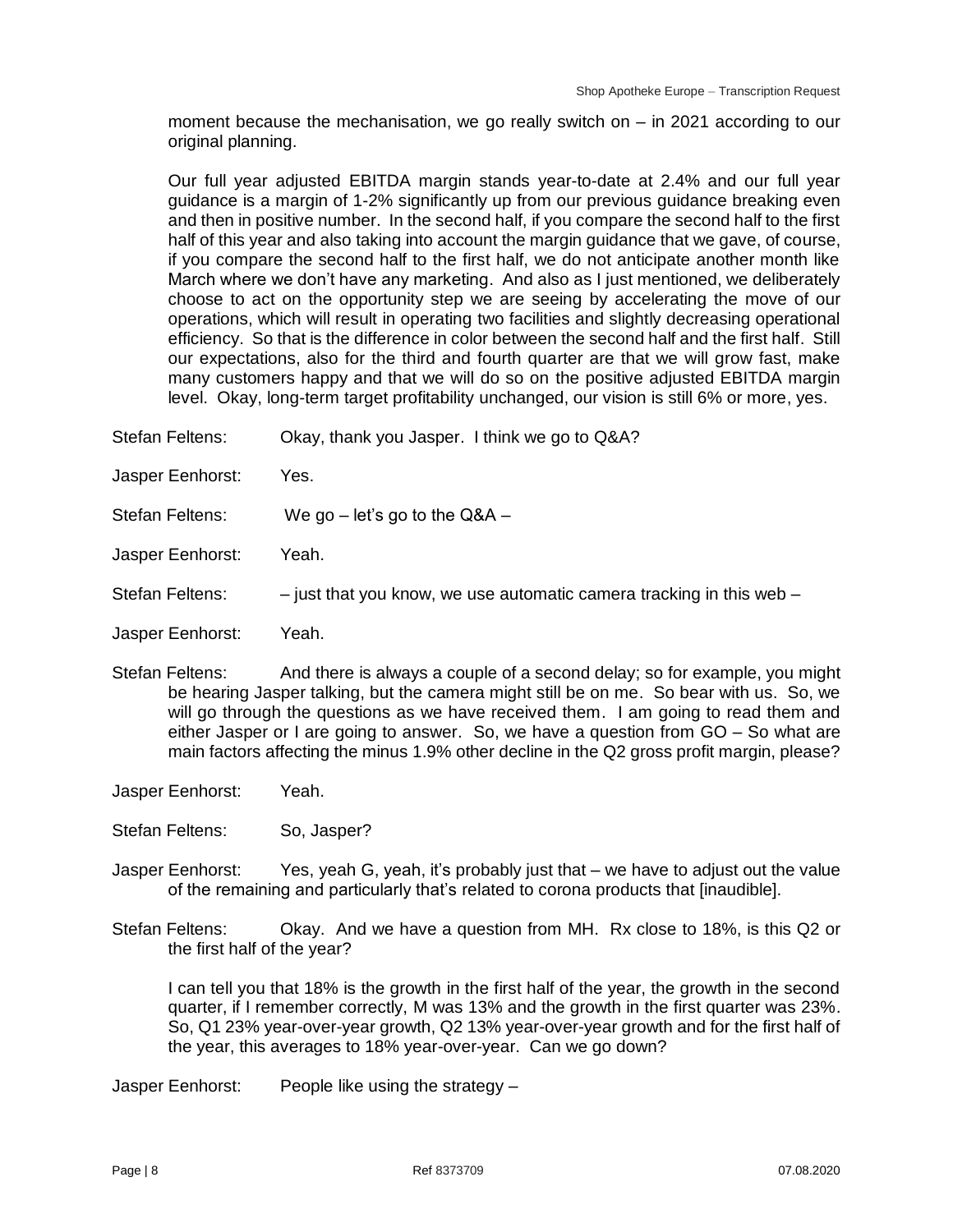Stefan Feltens: Yes, we have a lot of questions.

- Jasper Eenhorst: Well, yeah.
- Stefan Feltens: So, we have a question from AT. Additionally, could you give us more info on your CapEx planning for the next two years, including the ramp up in your logistic side? So, Jasper again that's for you.
- Jasper Eenhorst: Yeah, A in the first two years that are coming, we don't expect CapEx related to increase in our capacity. We are just opening our new capacity here, we have already – in this facility, we have two phases, of ramping up and actually in this scenario, ramping up from phase one to phase two, we still are talking about an 18 hour shift so that we go two shift, we don't even use the possibility to go to a free shift day. So for the time being, we don't expect significant CapEx in the coming two years related to our capacity. We don't need that, but of course already we started to think about [inaudible].
- Stefan Feltens: Okay. We have another question from A. Good morning gentleman. The first question would be on your growth rate in the DACH region. Could you give us more colour on the pure underline German segment in terms of Rx and OTC?

A, as you know, we don't disclose our sales by country, but I can tell you that, of course, OTC growth was higher than the Rx growth, of course, we are only participating in the Rx market in one country, in Germany. And the German market contributed significantly in terms of Euros, but also in terms of percentage growth to the overall development of the DACH segment.

The second question would be on your plus 10 million effect in investment for other financial assets, could you elaborate on that, Jasper?

Jasper Eenhorst: Yes, this is in the – this is in the bridge of the cash and cash equivalent and only profits of cash and cash equivalent. It is the sell of certain money market funds we had. So, sometimes to avoid negative interest rate, or to make a little return on our cash balances, we invest in money market funds, it's a very low risk profile. So, actually this is a non-event, this is from the money market funds to our cash balances, just to be – to be complete there.

The question number three is the strategy for Rx in the next two years?

Stefan Feltens: Yeah, So, the strategy for Rx, A, in light of the potential bonus discussion, our strategy is focusing on the end customer. Again, I know this that you've heard this before, all of you have heard this before, but that's what Shop Apotheke is all about; we want to make sure that the end-to-end customer journey in the non Rx segment, but also in the Rx segment, are best in class, that we really want to have a competitive advantage in this area. I think we have been very successful with it so far and that's, of course, what we continue over the next two years.

In terms of the potential bonus discussion, A, our position hasn't changed. We are convinced and we are not along with this opinion that prohibition on our ex-bonuses would be violation of European law, but as we all know this has gained, the discussion has gained again some speed. So the V – I have to be careful 00 the VOASG, the law that is supposed to support brick and mortar pharmacies will be introduced into the lower chamber of the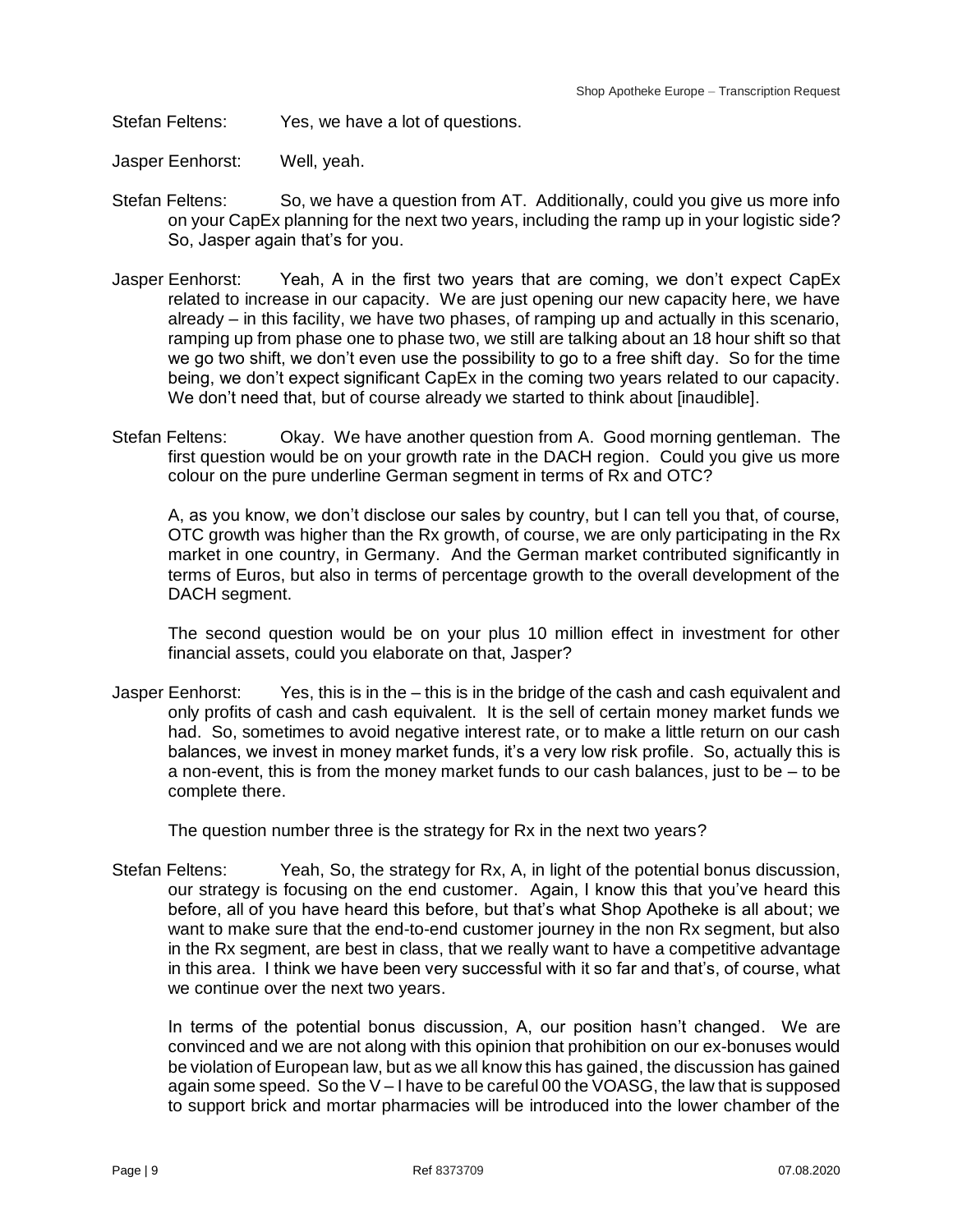German Parliament sometime in September. It's our understanding that there is still different – there are different views among the coalition parties in Germany, we can reassure you that the European Commission has not changed its position. They are steadfast behind their opinion that this would be a violation of European law. We are not aware at this point of time whether or not an agreement has been reached between the European commission and the German Government; that doesn't seem to be the case, okay.

Okay. Then we got two questions from CS. Could you please provide an update on the sales momentum so far in Q3? Is it fair to assume a decelerated, but still above pre-COVID level? Jasper, you want to take this?

Jasper Eenhorst: Yeah, we can even be more specific on this. What we have seen in the first weeks of July is a continuation of the trends top and bottom line that we have seen in the first half of the year.

And then your second question, progress of the warehouse move; I think, I just talked about it already. Everything is on plan, the mechanisation will start in the first half of – will start and be completed in the first half of 2021. But indeed [inaudible] suggestion here we decided to do the same. Actually we accelerate the move to gain extra capacity, but we will do that with a manual process as earlier. Just that. Thanks C.

Stefan Feltens: So, let's go to the top of the list. We have a couple of questions from okay, can we go to O's question. How many Rx products do you have in an average Rx baskets?

O, I have to tell you, I – quite frankly, I don't have this information top of mind, I really don't know at this point of time. I can tell you when I place my orders, it always contains three Rx products, but I'm not sure whether I'm the average customer.

The next question from O. Aside from COVID product, masks, etc., did the change in sales mix, for example the drop in flu medicine, have an impact on your gross margin? Jasper, you want to take this?

- Jasper Eenhorst: The total impact of all the mix, where we say it's the mix of products, but also the mix of countries, gross just one percentage point. And the main reason for that was that OTC is growing even faster than Rx's. So, that is the answer that your question actually it is no, we don't see a significant other mix impact because of changed behaviour of our customers besides the one you mentioned already from corona related products. The orders remains the same.
- Stefan Feltens: Okay. So, O's next question for your same day next day delivery, are you cover by the deliver fee of  $E$ 2.50, the delivery that applies to German pharmacies currently? Would you mind quantifying the size of that business?

So, I'm – I'll stop with the second question, you know we don't want to quantify the size of our same day business at this point of time. Again, we are just live in two metro areas in Germany, the business is developing as we anticipated.

In terms of the delivery fee, of course, the delivery fee for the messenger services applies only to Rx business, that is not part at this point of time of our – the same day offering.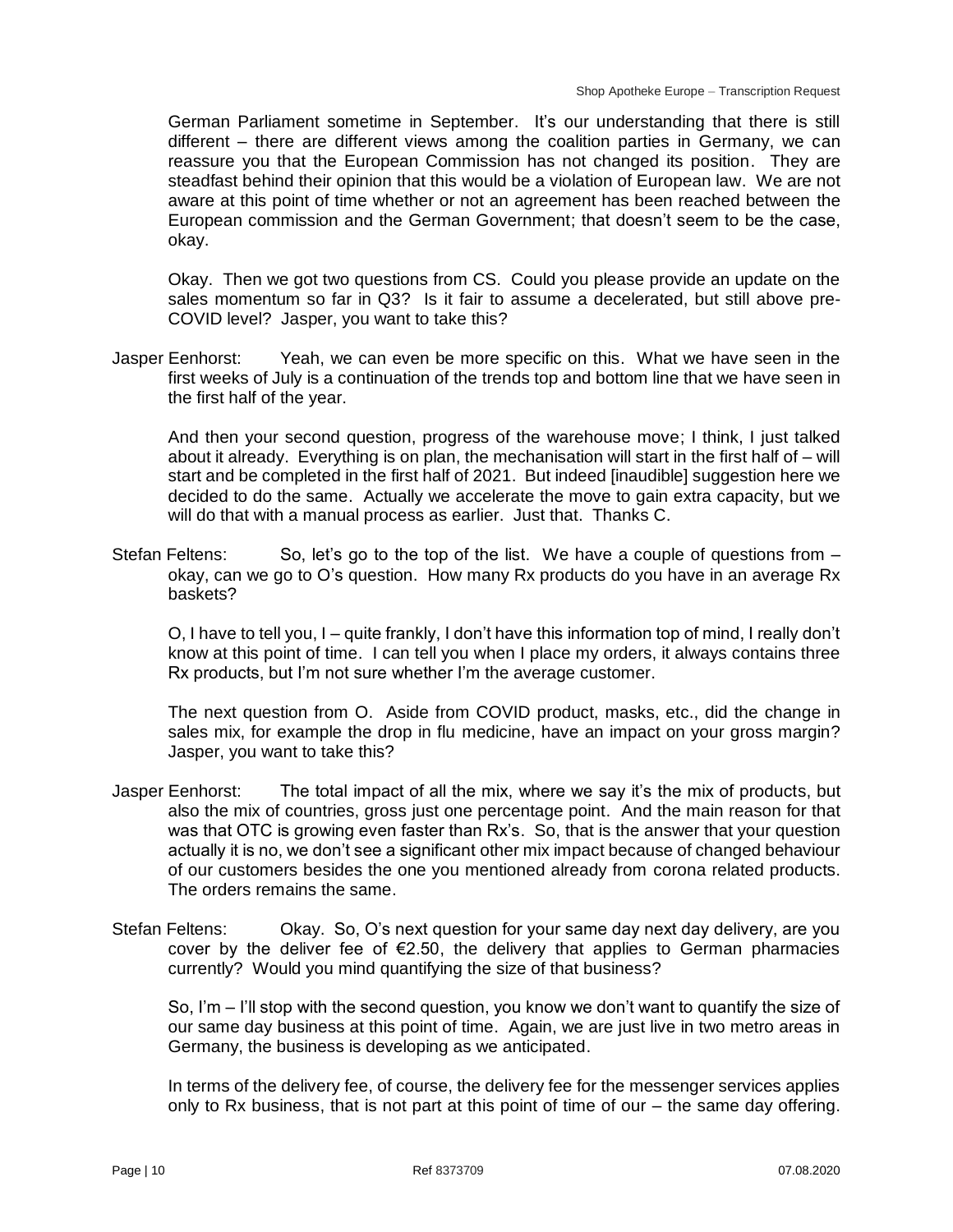And as Shop Apotheke the business that we do ourselves, we're also delivering to patients, to customers' homes, we are currently not carrying this delivery fee.

O's next question: if the competitive environment changed significantly, would you consider, a merge with Lerose[?]?

O, you're probably not surprised that we're commenting on any rumours. I can tell you we are convinced that we are very well positioned to execute our strategy on a standalone basis. But again, principally, we don't comment on market speculations.

Another question from O. How do you see the probability that Rx bonuses be banned till date?

I think, I already talked about this. Again this discussion has gained some speed again with the law being introduced in the German Parliament. It's an open – the question for us is the German Government, while it has the presidency of the European Union in the second half of this year, is this the time when they want to pass a law that according to the European Commission, according to the German Ministry of Justice, at least they have some serious doubts and we are dead fast convinced that it would be violation of European law, would the German Government be willing to pass such a law while they are having the presidency of the European Union, it's a big question mark. But again, that is outside of our hands, at this point of time.

Next question, I think, that's the last question from O. In your ex – in your opinion or experience, how long would you take to get a pharmacy license in the Netherlands?

O, all – we don't want to answer this question at this point of time, I think that would be competitively sensitive information. If somebody wants to find out, I think they have to do the work.

Let's go to the top of the list. Okay. We have a question from TD. What are the reasons for the strong performance in Belgium, you just mentioned? What can we expect in regard to growth rates in national segment in the rest of the year? Jasper, you want to take this?

- Jasper Eenhorst: And we're fairly proud of the effect of the marketing positions with our branch in Germany, Austria and also in Belgium. It was just a very strong performance that we did as a compliment to the team overall. Also in the other areas of international, we had a very strong percentage growth within Belgium also perfectly available information for new growth[?] or Google Trends. Please see the impressive performance that we have achieved there. So, what can we expect that the growth rates the remainder of the year, they will be – this is our current expectations continuing the momentum that we saw in the Q2.
- Stefan Feltens: Okay.
- Jasper Eenhorst: Yeah.
- Stefan Feltens: Then we have another question. Perhaps to add to Belgium, you might remember in 2016 we acquired Farmaline a local online pharmacy, that has truly been a success story. Really, I want to leave it at this, but I would be remised if we didn't give credit to the team in Belgium that has scaled up this business just fantastically.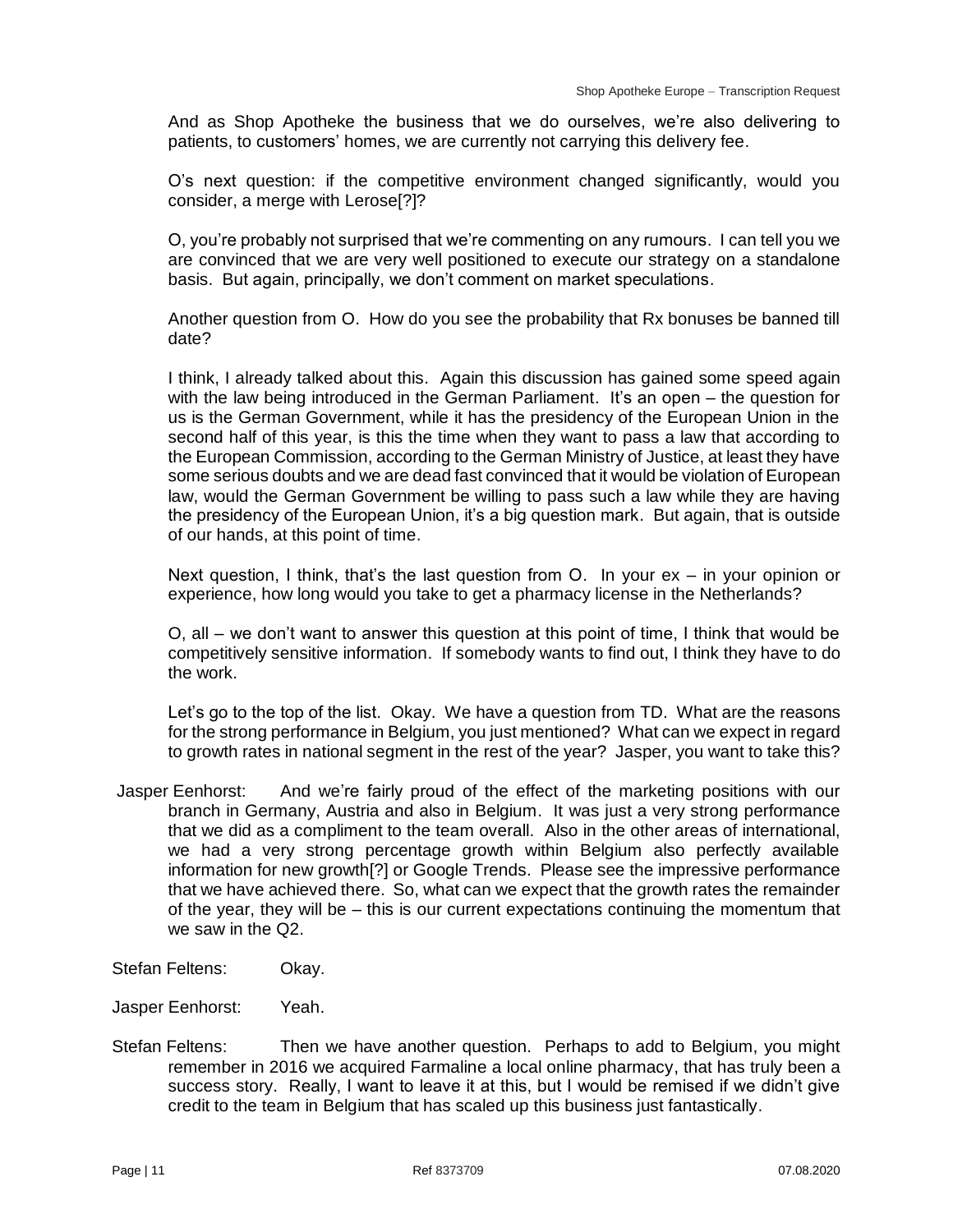And we have another question from AT. Could you give us more info on your customer acquisition cost in the Rx segment plus the average bonus spend per customer and per month? I sound like a broken record but this is information, A, as you probably know and you're not surprised by the answer that we choose not to disclose.

We have a question from AR. How has the cross selling developed since the acquisition of [inaudible] Apotheke? Is the share of mix baskets, OTC and Rx higher today versus last years? Should Rx acceleration as of 2022 immediately help OTC based on your projections? Jasper, you want to take this?

- Jasper Eenhorst: Yeah, I think, thank you, yeah, one of the successes, I think of 2019, it's a successful integration from front and back over Shop Apotheke. And the Shop Apotheke and that significantly improves the custom experience. I think, in the current process with paper in Rx, it's still difficult for an OTC customer to get an Rx project just like that. You also asked the question all the way around and that's absolutely be happening. It is now easy for an Rx customer to also get OTC for health and beauty care products or our health nutritional foods [inaudible] in the baskets, so that's, it's increasing the effort basket, yes.
- Stefan Feltens: And we have a question, another question from US. Once you have moved to the new facility in full, what is the revenue that you can handle from this side, assuming a two shift model? How many parcels can it handle assuming unchanged basket sizes? Well, I think, what we have conveyed in the past and of course we still stand behind this, we will be able to handle at least EUR2 billion from the new site. But again this is before any continuous improvement effects. And the number of parcels we'll be able to handle at least 35 million parcels on a annual basis.

We have a question from, G. Hey, guys, can you please talk about penetration of private label today and the 2% mix in the long-term 6% margin target? Jasper, you want to take this?

- Jasper Eenhorst: Yes, absolutely G, thank you. The good thing is if you now look to our numbers, our P&L and the improvements that we have, you will not find any impact of our own rental private label in those numbers because the share is too small. With what we are doing in own rental private label, the introduction that we did here are very successful and it started with paracetamol and nasal spray, and Stefan talked about the other introductions that we have. But the good thing is in the [inaudible] don't see that but we expect a lot of that in the total mix in future from a customer loyalty perspective, it's a traditional win-win, normal prices for the customer at the same quality and better margins for us. That's our current standpoint that we have the idea that there's much more to come in the future, yeah.
- Stefan Feltens: Thank you. There is a second question from G. Can you please talk to how many customers in your existing days you have with a chronic disease fit the age profile and have no hanging fruit on eRx conversion? G, when we look at our Rx business today, the majority of our customers in the Rx segment are chronic patients, they have chronic diseases. They are compared to our average customer in the non Rx segment, they are older, in terms of the eRx conversion of – we focus on organic growth or we focus on growth in general at this point of time to have a large customer base with the introduction of e-prescriptions because that is of course the first customer group that we are going to go after the people who are already happy, who are already satisfied with the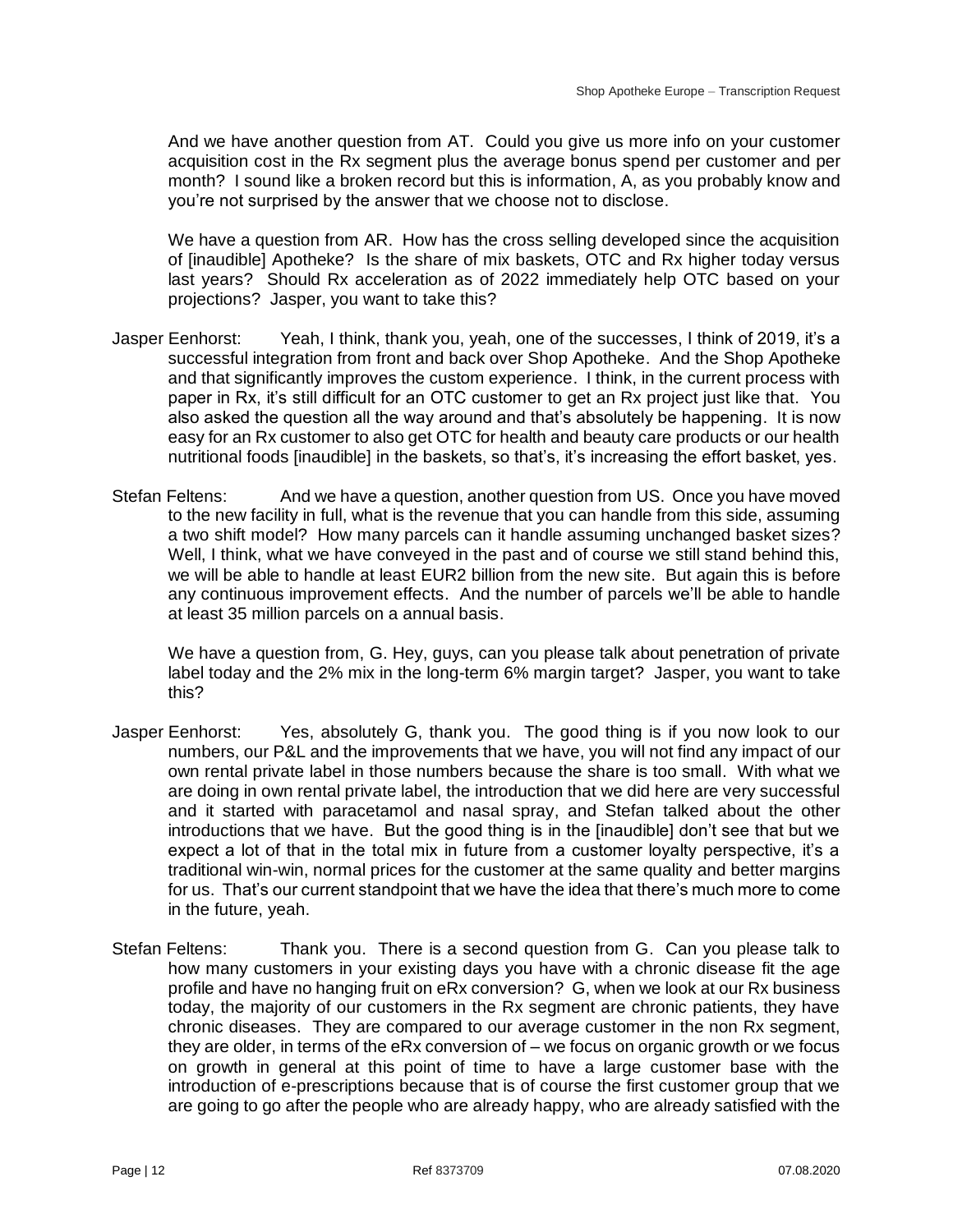customer journey offered by Shop Apotheke and we want to convert them from an non Rx customer to an Rx customer. Again, that is certainly focus of all of our marketing efforts in preparation for the launch of electronic prescriptions.

We have a – the question from AH.

- Jasper Eenhorst: I think, Stefan, it's see how many questions we still have and then looking at the time, thanks for all your questions, I would say. Let also – we will respond to the couple more but then I think, the time, that is until 12:00 we have. So, we will look at those questions, like – I think then after this meeting, I would say, yeah.
- Stefan Feltens: Okay.
- Jasper Eenhorst: So, let's continue for with another two or three questions, I would say.
- Stefan Feltens: Okay.
- Jasper Eenhorst: Yeah.
- Stefan Feltens: So, and let but let's take then A's question. Would you expect to see Rx growth accelerate significantly in the second half of '21 rather than '22 when it becomes mandatory? Secondly, clearly recent months you have one more new customer they've grown faster than zero[?], would you expect to be able to retain theses customers as Rx move electronic from the second half of next year?

So, A, based on everything we know, we think, we're going to see electronic prescriptions in the second half of next year, but we don't anticipate a massive number of electronic prescriptions because it's not mandatory for physicians in Germany to issue electronic prescriptions. Again, we'll see initially it will be a trickle and then it will be – it will get bigger towards the end of the year. But we really think we're going to see a very significant scale up in e-prescriptions with the mandate to issue electronic prescriptions as of January '22.

In terms of our growth over the last few months again, I think, we already talked to this, yes, our focus is on converting and reaching out in many, many different ways to our existing customers, in order to convert them from being in just, quote-unquote, 'just' a non-Rx customer who also becoming an eRx customer in the future.

And then we'll take the last question from NB. You expect any meaningful impact on growth and margin from initiatives such as marketplace and same day delivery in the near term? And Jasper, probably it's for you.

- Jasper Eenhorst: Yeah, I know, thank you. You asking the near term, then the easy answer would be no. But I will give a little bit more colour in the guidance that we have of achieving an EBIT margin in the longer term of 6%. Those initiatives are not even yet included. Those initiatives are key initiatives for us. So, in both ends, it could change our business model also here and that's why we have a guidance of 6% EBIT or more for an excess of 6%. So in the near term, I don't expect it, in the future, both marketplace and same day delivery, I expect to have positive impact on our total P&L[?].
- Stefan Feltens: Okay. So, again, we want to respect everybody's time. So we once again want to thank you for your interest in Shop Apotheke. I assume, I hope you're going to